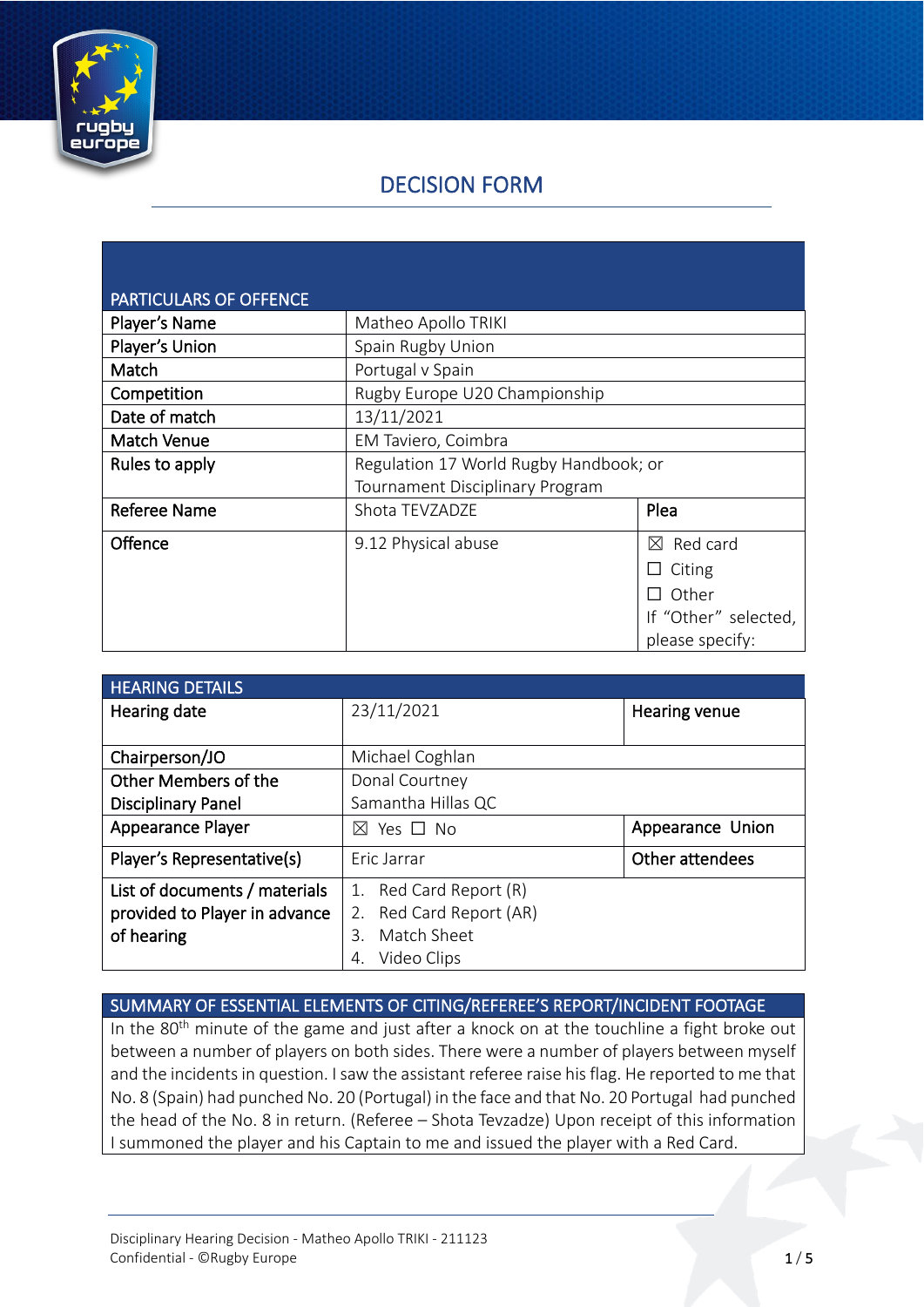### ESSENTIAL ELEMENTS OF OTHER EVIDENCE (e.g. medical reports)

The Assistant Referee Report of Jonny Perriam confirms the above described events and and aligns with the Referee's decision to issue a red card to the player.

#### SUMMARY OF PLAYER'S EVIDENCE

The player firstly accepted that the referee was justified in issuing him with a red card. He admitted that he had punched his opponent as described. He said that he had not intended to get involved and had turned his back on his opponents when trying to separate his own team members. He said that he had felt threatened and threw the punch. He said that he had apologised to the Portugal No.20 immediately upon leaving the field of play and the Portugal No. 20 had apologised to him in return.

### FINDINGS OF FACT

The Disciplinary Panel, having noted the content of the papers presented in this case, the evidence taken, the representations of Mr. Jarrar and having carefully considered the video clip of the events in question, are unanimously of the view that the player (Mateo Triki) had thrown a punch to the face/head of his opponent as seen and duly reported by Assistant Referee Jonny Perriam in or about the 80<sup>th</sup> minute of the game between Portugal U20 and Spain U20 on the 13th of November 2021 at the EM Taviero, Coimbra contrary to Section 9.12 of the World Rugby Code.

#### **DECISION**

 $\boxtimes$  Proven  $\Box$  Not proven  $\Box$  Other disposal (please state)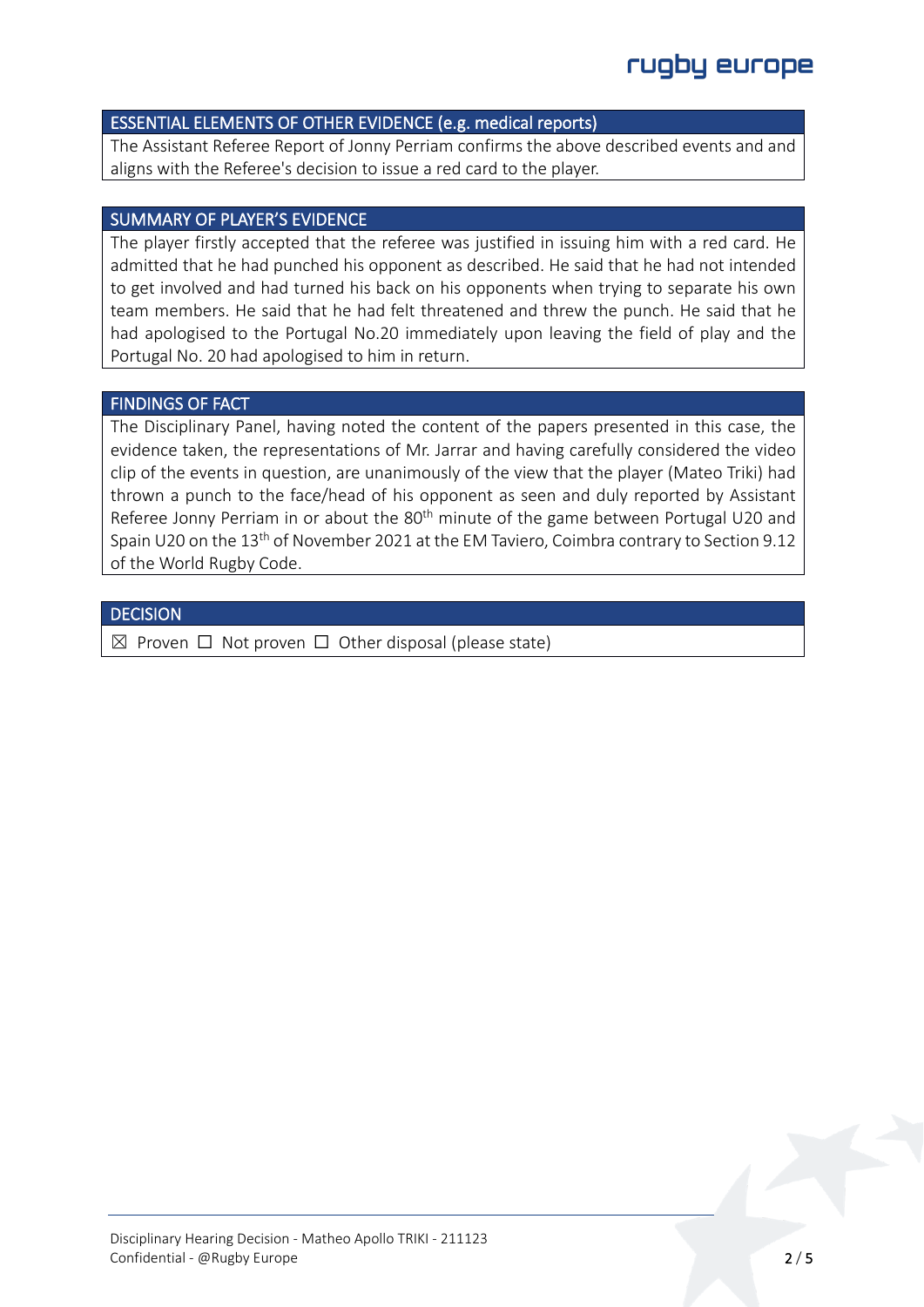## SANCTIONING PROCESS

| <b>ASSESSMENT OF SERIOUSNESS</b>                                                              |
|-----------------------------------------------------------------------------------------------|
| As per Article 4.5 of Rugby Europe Disciplinary Regulations and Regulations 17 of World Rugby |
| <b>Assessment of Intent</b>                                                                   |
| $\boxtimes$ Intentional/deliberate $\square$ Reckless                                         |
| <b>State Reasons</b>                                                                          |
| See above                                                                                     |
| Gravity of player's actions                                                                   |
| There was potential for injury. But such injury unlikely to have been serious.                |
| Nature of actions                                                                             |
| Punch to the Face                                                                             |
| <b>Existence of provocation</b>                                                               |
| Some, in the context of the general melee that was going on around the player.                |
| Whether player retaliated                                                                     |
| N/A                                                                                           |
| Self-defence                                                                                  |
| N/A                                                                                           |
| Effect on victim                                                                              |
| Nothing significant                                                                           |
| Effect on match                                                                               |
| None                                                                                          |
| Vulnerability of victim                                                                       |
| N/A                                                                                           |
| Level of participation/premeditation                                                          |
| No premeditation                                                                              |
| Conduct completed/attempted                                                                   |
| Completed                                                                                     |
| Other features of player's conduct                                                            |
| N/A                                                                                           |
| Entry point                                                                                   |
| $\Box$ Top end [XX] Weeks<br>$\boxtimes$ Mid-range 6 Weeks<br>$\Box$ Low-end [XX] Weeks       |
| *If Top End, the JO or Panel should identify, if appropriate, an entry point between the Top  |
| End and the maximum sanction and provide the reasons for selecting this entry point, below.   |
| Reasons for selecting Entry Point above Top End                                               |
| N/A                                                                                           |

### ADDITIONAL RELEVANT OFF-FIELD AGGRAVATING FACTORS

As per Article 4.5 of Rugby Europe Disciplinary Regulations and Regulations 17 of World Rugby

### Player's status as an offender of the Laws of the Game

1 Previous Red Card for dangerous play and 1 yellow card for foul play

Need for deterrence

Not in this case

### Any other off-field aggravating factors

None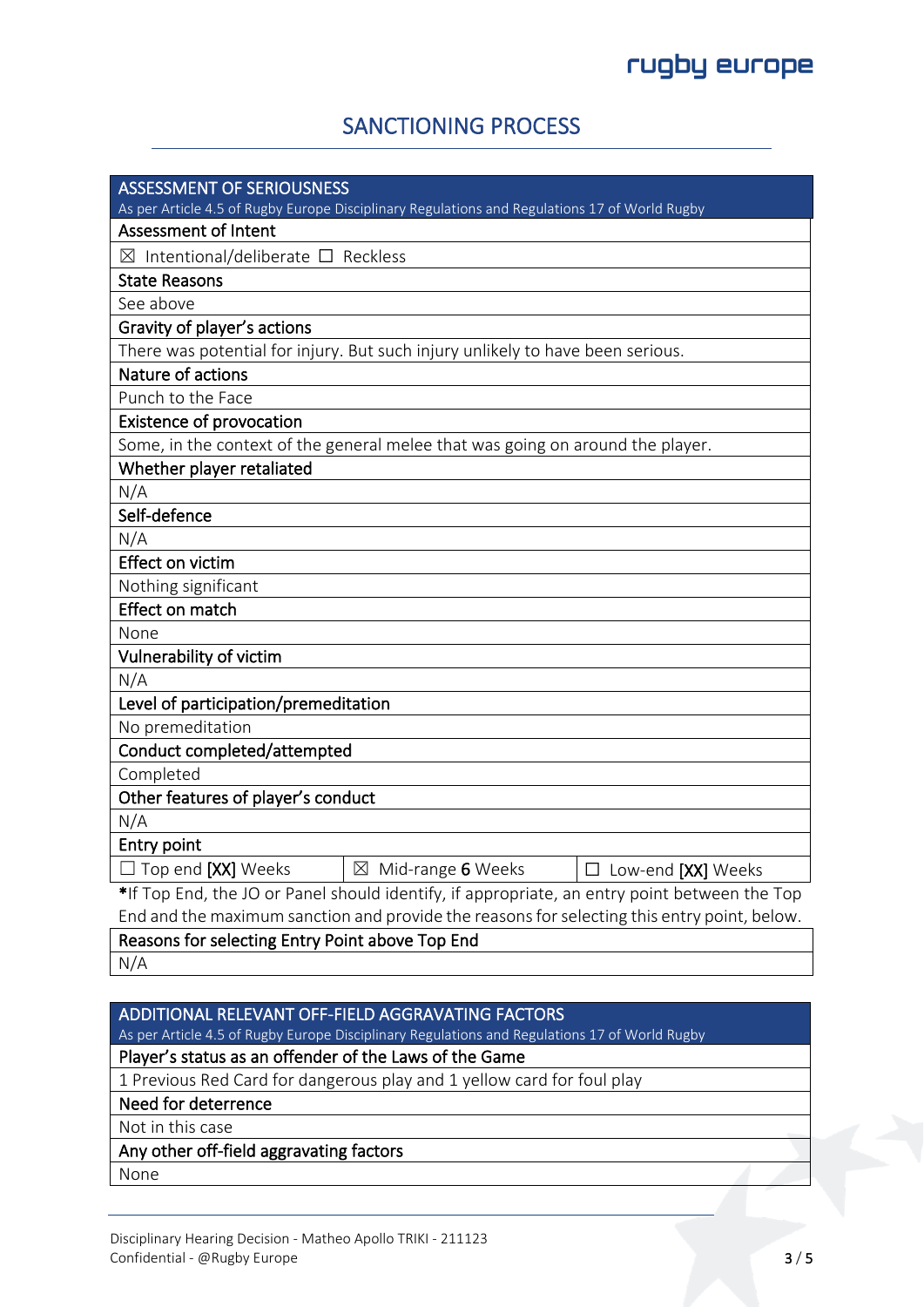Number of additional weeks: 0

| Summary of reason for number of weeks added: |  |
|----------------------------------------------|--|
| N/A                                          |  |

| RELEVANT OFF-FIELD MITIGATING FACTORS<br>As per Article 4.5 of Rugby Europe Disciplinary Regulations and Regulations 17 of World Rugby |                                             |  |
|----------------------------------------------------------------------------------------------------------------------------------------|---------------------------------------------|--|
| Acknowledgement of guilt and timing                                                                                                    | Player's disciplinary record/good character |  |
| Admission of guilt prior to hearing                                                                                                    |                                             |  |
| Youth and inexperience of player                                                                                                       | Conduct prior to and at hearing             |  |
| Player only 20 years of age                                                                                                            |                                             |  |
| Remorse and timing of remorse                                                                                                          | Other off-field mitigation                  |  |
| Immediate apology to opponent                                                                                                          |                                             |  |

Number of weeks deducted: 3

### Summary of reason for number of weeks deducted:

Though the player had participated in the melee between the two teams he had not been the instigator. He displayed immediate remorse and presented excellently before the disciplinary panel. He was inexperienced as a player (U20). Therefore maximum mitigation